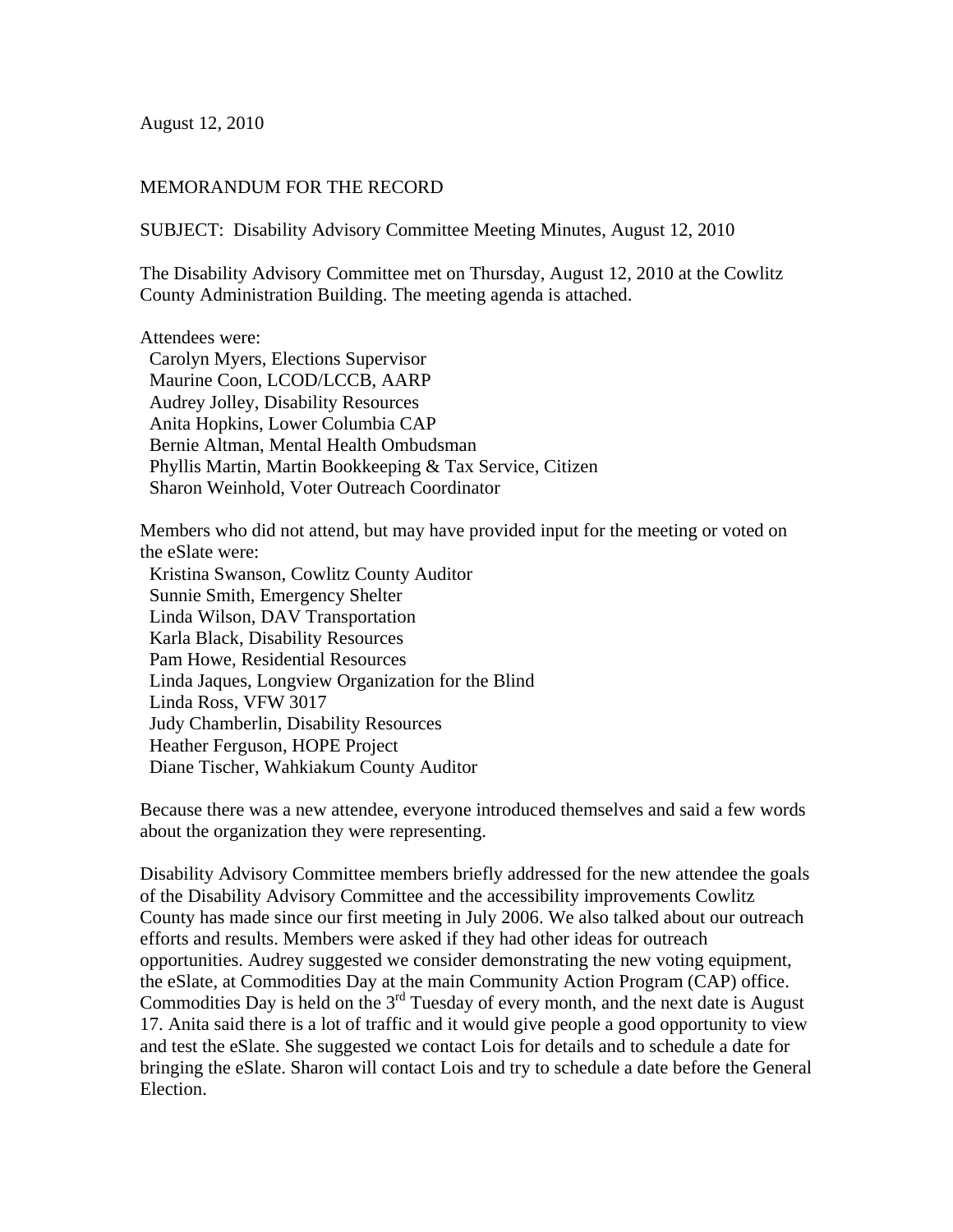We reviewed the status of the 2010 Primary Election. The ballots were mailed on July 30. Almost 55,800 ballots were mailed. As of August 11, 11,116 ballots (20%) had been returned. Over 60% of the ballots were returned through the accessible ballot drop boxes located throughout the county. The eSlate is ready for use. The goal of the eSlate is to make voting easier for persons with disabilities so they can vote privately and independently. Several Disability Advisory Committee members who could not attend the meeting voted on the eSlate during their lunch period and other members voted before the meeting. We continue to identify potential eSlate users and actively market the eSlate.

We discussed recent activities undertaken to make voters aware of the eSlate.

Senior Connections Fair. On May 1, we participated in the Senior Connections Fair, and brought the demo eSlate. There was considerable interest in the eSlate and many attendees tested it. People were happy to learn equipment like this is available for voters with disabilities and the elderly.

Goodwill. On June 23, we gave a presentation to the Goodwill staff on our accessibility improvements and demonstrated the eSlate. There was good discussion and the presentation was well received. Information on the eSlate was provided for any Goodwill employees or clients that might be interested.

Cowlitz County Fair. We brought the demo eSlate to the Cowlitz County Fair, from August 5 – 8. Many fairgoers viewed and/or tested the eSlate and picked up information on the eSlate. We also had a senior essay contest at the fair, and the contest drew seniors to the fair booth. Many took the opportunity to check out the eSlate.

The Elections Office emails weekly mailers during elections and monthly mailers between elections. The mailers discuss current activities in the elections office, give the status of the elections, and invite people to vote on the eSlate. The mailers are sent to activity directors in retirement homes and nursing homes, organizations and agencies that serve the elderly and people with disabilities, and other people who expressed an interest in receiving the mailers.

Sharon discussed the grant funding received to prepare a Public Service Announcement (PSA) showing the eSlate and encouraging people who might benefit from using it to vote on the eSlate. KLTV filmed the PSA; Kris Swanson and Audrey Jolley were the stars. KLTV is airing the announcement on channels 9 (local), 28 (education), and 29 (government), and also showing it in conjunction with Local Matters. The PSA is generic, and can be used during every election to market the eSlate. The airing will begin 20 days before each election and will end on Election Day. The PSA also has been added to the Elections website. Disability Advisory Committee members viewed the PSA.

Carolyn and Audrey suggested we look at placing eSlate information on message boards in the county. Possible locations discussed were billboards at high traffic locations, the Expo Center, or LCC. Some funding remains from the grant, and using the funds to place